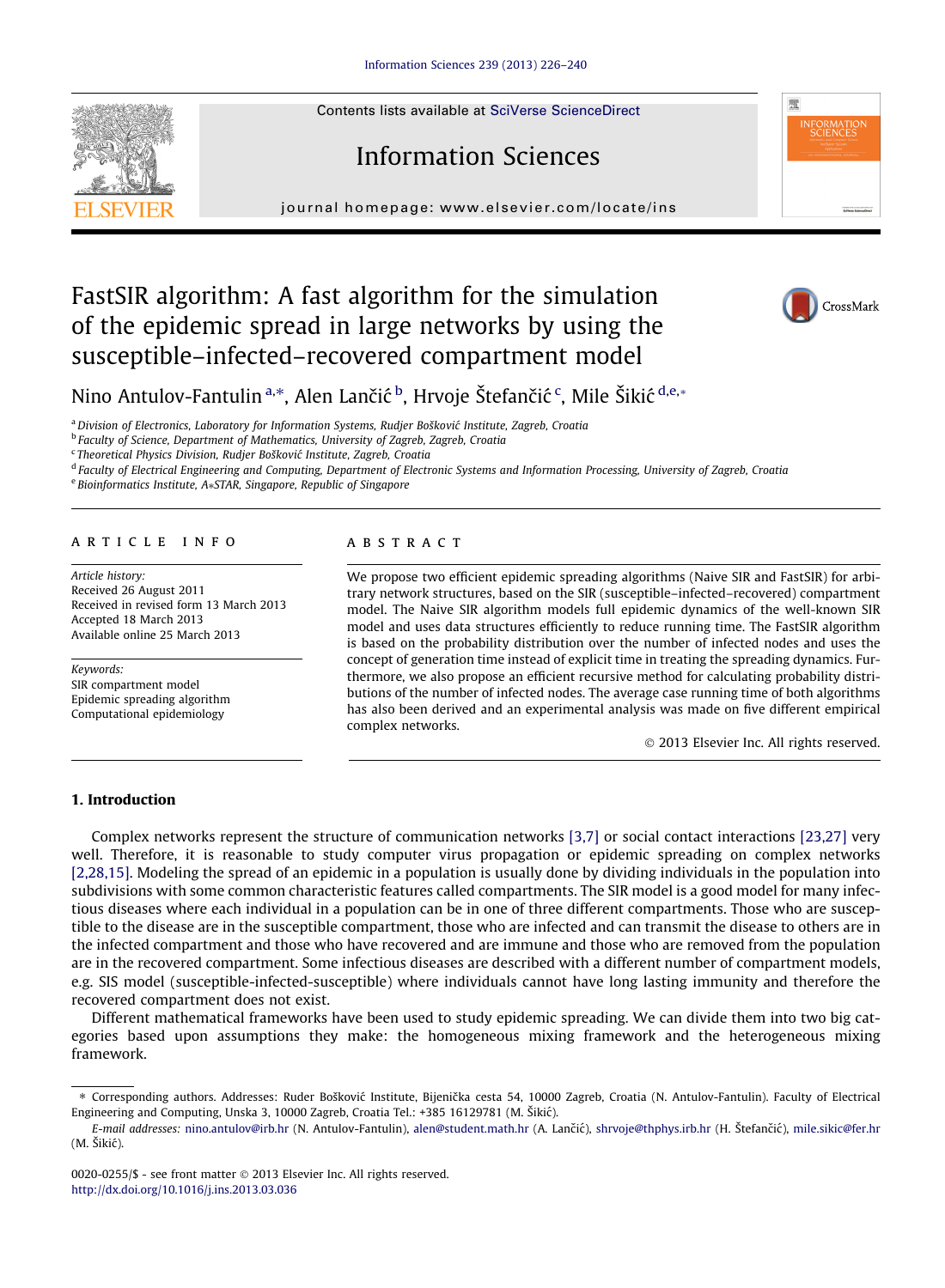The homogeneous mixing framework assumes that all individuals in a population have equal probability of contact. This is a traditional mathematical framework  $[21,19,31]$ , where differential equations can be applied to understand epidemic dynamics. The models in this framework predict the epidemic threshold which divides the healthy and the infective phase of the SIR and the SIS models.

In reality, each individua l has contact with only a small fraction of individuals in a population. As the assumption of the homogeneous mixing fails to describe a realistic scenario of disease spreading, the heterogeneous mixing is described by using a network structure. The small world network property [\[39\]](#page--1-0) and the scale-free network property [\[4,16\]](#page--1-0) have a great impact on the outcome of an epidemic spreading. The SIR and the SIS models in the heterogeneous mixing frame-work imply that a disease will always spread for certain power-law degree distributions [\[30\].](#page--1-0) We can also make a further division in this framework by assumptions they make: the bond percolation, the mean-field and the particle network approach.

The bond percolation approach applies the percolation theory to describe epidemic processes on networks [\[26,18,24\]](#page--1-0). The percolation theory predicts the mean epidemic size, but neglects epidemic dynamics. Analytical solutions of a mean outbreak size for the configuration network models have also been derived [\[9\]](#page--1-0). In order to show isomorphism of epidemic models to bond percolation processes [\[20\]](#page--1-0), the epidemic percolation networks were introduced as a valuable tool for studying of the stochastic epidemic models.

The mean-field approach assumes that all nodes in a network with the same degree k with respect to an epidemic process are statistically equivalent [\[10,30\]](#page--1-0). This method enables us to write the epidemic time evolution equations for a network with an arbitrary degree distribution. By solving them, the relation of topology dependent features and the epidemic thresh-old have been discovered [\[38\].](#page--1-0) Recently, heterogeneous mean-field methodology [\[32\]](#page--1-0) for epidemic spreading on interconnected complex networks has also been developed.

The particle network approach assumes that individuals are represented by particles which diffuse along edges on a network and each node contains some non-negative integer number of particles (reaction–diffusion processes). Some studies  $[11,12]$  used the contact network models between urban cities (cities are connected through airline transportation network) and the homogeneous mixing model inside urban cities and examined the influence of interventions (antiviral drugs and containments) to a worldwide spread of a pandemic.

Realistic epidemic simulations (GLEaMviz [\[8\],](#page--1-0) EpiFast [\[6\],](#page--1-0) EpiSims [\[5\]](#page--1-0) and EpiSindemics [\[17\]](#page--1-0)) have become a very important application of high-performance computing in epidemic predictions. Recently, predictions of the epidemic spread by using Global Epidemic and Mobility Model [\[34\]](#page--1-0) has been validated on a public health study of 2009 H1N1 influenza. Optimal distribution of a vaccine supply can have a significant impact on an epidemic spreading outcome [\[33\]](#page--1-0).

The large-scale fluctuations in network topology suggest that the role of each node in an epidemic process cannot be dis-regarded [\[35,37\].](#page--1-0) Our paper makes a contribution to the development in the field of SIR simulation algorithms on complex networks. These algorithms have an important role in the research of epidemic processes in the heterogeneous mixing framework.

In this paper, we propose the Naive SIR algorithm and the FastSIR algorithm for simulating spreading process with the SIR model on an arbitrary network structure. The Naive SIR algorithm simulates full epidemic dynamics of the SIR model on a network. The name ''naive'' suggests that the Naive SIR algorithm is the straightforw ard approach but nevertheless it uses data structures very efficiently. We use the Naive SIR algorithm as a baseline algorithm for comparison with the FastSIR algorithm. The main contribution of this paper is the FastSIR algorithm that uses probability distributions over the number of infected nodes which speeds up the process of recovery of infected nodes in a simulation, thus reducing the overall running time. Although the FastSIR algorithm does not follow epidemic dynamics in time, it still captures all infection transfers.

In Section 2 we formally define the epidemic simulation problem and other concepts used in this paper. Section 3 describes our implementation of the Naive SIR algorithm along with the running time and space complexity analysis. In Section 4 we describe the FastSIR algorithm along with the running time and space complexity analysis. By using a four-step proof, equivalence of the Naive SIR algorithm and the FastSIR algorithm regarding the number of infected nodes was shown. We also described how to efficiently implement probability distributions of the number of infected nodes by a recursive method. In Section 5 we described the results of the performance analysis of our algorithms on five empirical complex networks. In Sections 6 and 7 we described possible applications of our algorithms along with a discussion of results and a conclusion.

#### 2. The epidemic simulation problem

We define the contact-network as an undirected and non-weighted graph  $G(N,L)$  (N-set of nodes, L-set of links). A link  $(u, v)$  exists only if two nodes u and v are in contact during the epidemic time. We also assume that the contact-network during the epidemic process is a static one. To simulate epidemic propagation through a contact-network, we use the standard stochastic SIR model. In this model each node at some time can be in one of the following states: susceptible (S), infected (I) or recovered (R). Time is modeled in discrete time steps, and number of time steps necessary for one epidemic simulation is defined by the step at which epidemics stops spreading, i.e. when there are no infected nodes in the network.